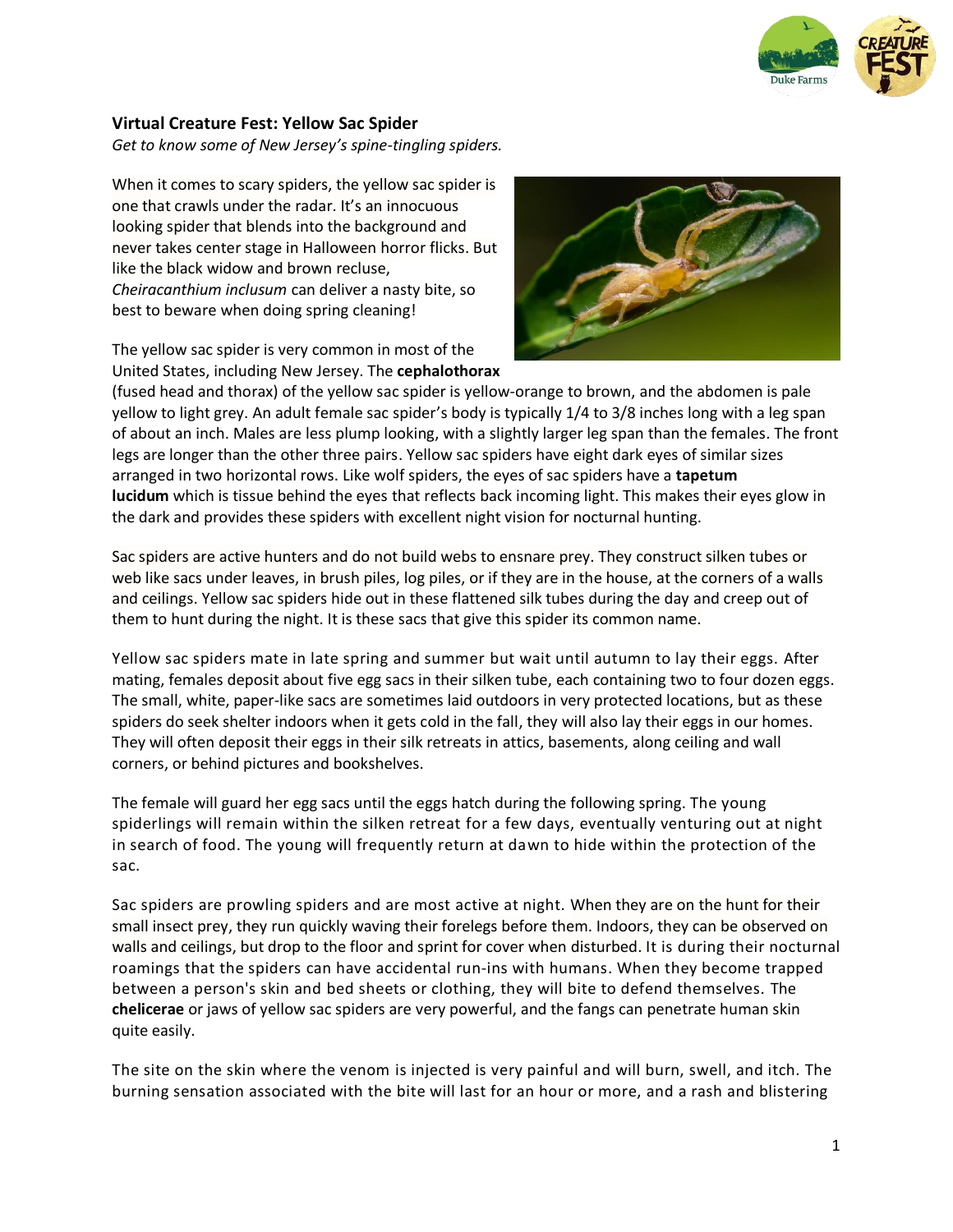

can occur during the next 10 hours. Some patients may exhibit systemic reactions with fever, muscle cramps, and nausea. Despite the nastiness of the bites, there have been no records of deaths caused by the sac spider. A large number of bites attributed to the brown recluse and black widow spiders may actually be the result of yellow sac spiders instead. When in doubt just wear gloves before you go poking about the dark corners of your attic. Otherwise you may never know what bit you!

# **Test Your Knowledge**

1. Do yellow sac spiders build webs to ensnare their prey? *Answer: No, they are hunters and don't build webs.*

2. Why are they called sac spiders? *Answer: Because they create silken tubes or sacs to hide out in during the day.*

3. What is the cephalothorax? *Answer: In spiders, the head and thorax are fused together in one unit called the cephalothorax.*

4. What is the function of the tapetum lucidum? *Answer: To increase light available to improve night vision capabilities for nocturnal hunting.*

5. What are the chelicerae? *Answer: The spider's jaws that house the fangs.*

6. Do sac spider bites result in death? *Answer: No, but the bites can be painful and cause fevers, swelling, and blistering.*

## **Additional Resources**

- [Sac Spiders](https://extension.psu.edu/agrarian-sac-spider-and-longlegged-sac-spider)
- [Yellow Sac Spider](https://www.canr.msu.edu/resources/yellow-sac-spiders)
- [Tapetum Lucidum](https://gizmodo.com/this-is-how-to-find-the-spiders-that-are-staring-at-you-1721584332)
- [Common Spiders](https://ento.psu.edu/outreach/extension/insect-image-gallery/spiders)